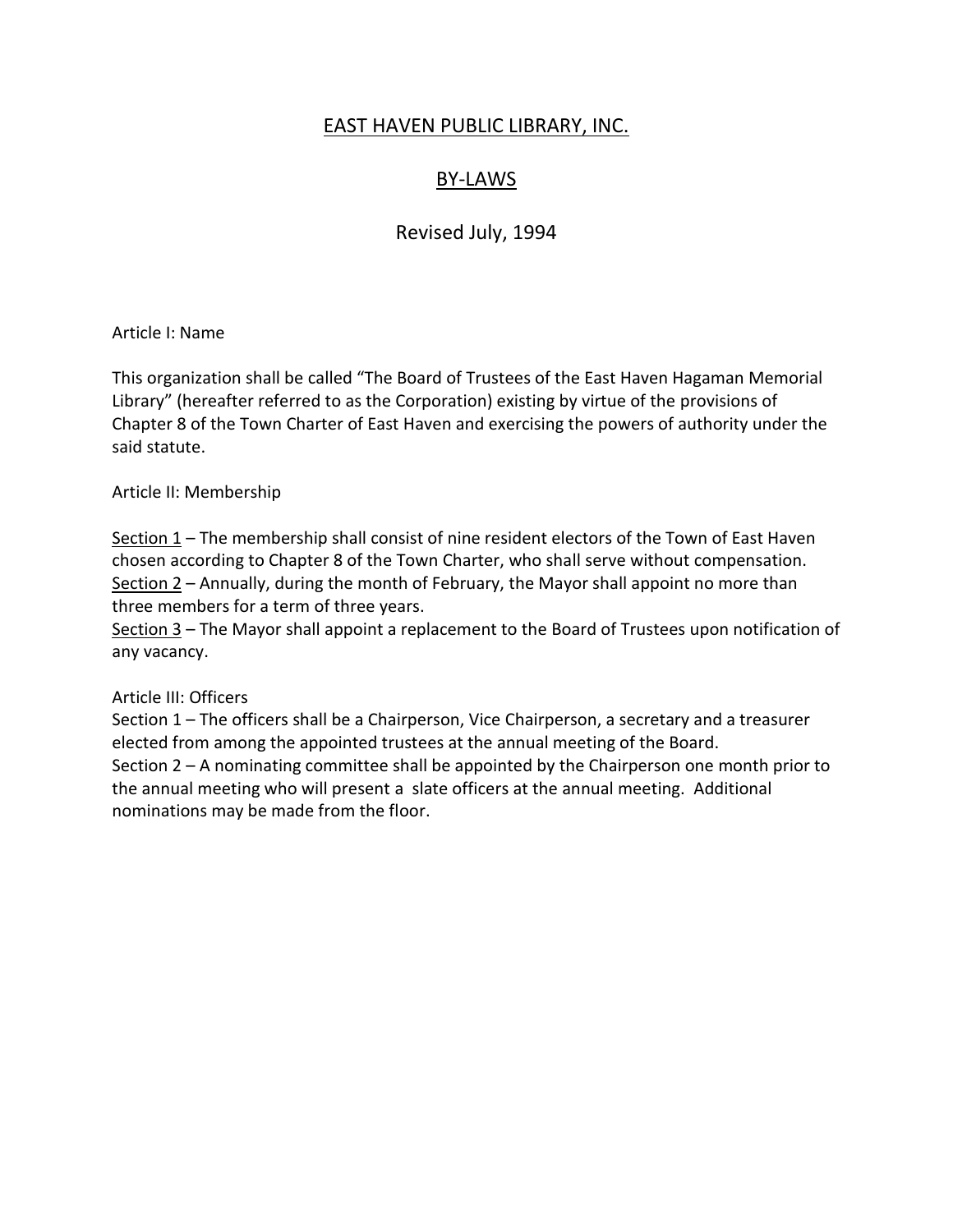BY-LAWS Page 2

Section 3 – Officers shall serve a term of one year from the annual meeting at which they are elected or until their successors are duly elected.

Section 4 – The Chairperson shall preside at all meetings of the Board, authorize calls for any special meetings, appoint all committees, execute all documents authorized by the Board, serve as an ex-officio voting member of all committees, and generally perform all duties associated with that office.

Section 5 – The Vice Chairperson, in the event of the absence or disability of the Chairperson, or of a vacancy in that office, shall assume and perform the duties and functions of the Chairperson.

Section 6 – The secretary shall preserve a true and accurate record of all meetings and correspondence of the Board, shall issue notice of all special meetings, and shall perform such other duties as are generally associated with that office.

a) The Board will employ a clerk to take the minutes of all meetings of the Board and shall assist the secretary as needed.

Section 7 – The treasurer shall be the disbursing officer of the Board, cosign all checks, and shall perform such duties as generally devolve upon the office. He or she shall be bonded in an amount as may be required by a resolution of the Board. In the absence or disability of the treasurer, his or her duties shall be performed by such other members of the Board as the Board may designate.

a) The Board will employ an assistant to the treasurer. That person shall be designated the Assistant Treasurer and shall perform those duties as required by the treasurer.

## Article IV: Meetings

Section  $1$  – The Annual Meeting of the Corporation for the election of officers and the transaction of any other business of the Corporation shall be held annually in February at the regular meeting called after the Mayor appoints the new members of the library board. Section 2 –

- a) The Corporation shall meet monthly, except December, throughout the year on dates set by the Chairperson or in the absence of the Chairperson, the Vice Chairperson.
- b) Regular meetings may be dispensed with by the majority vote of the Corporation.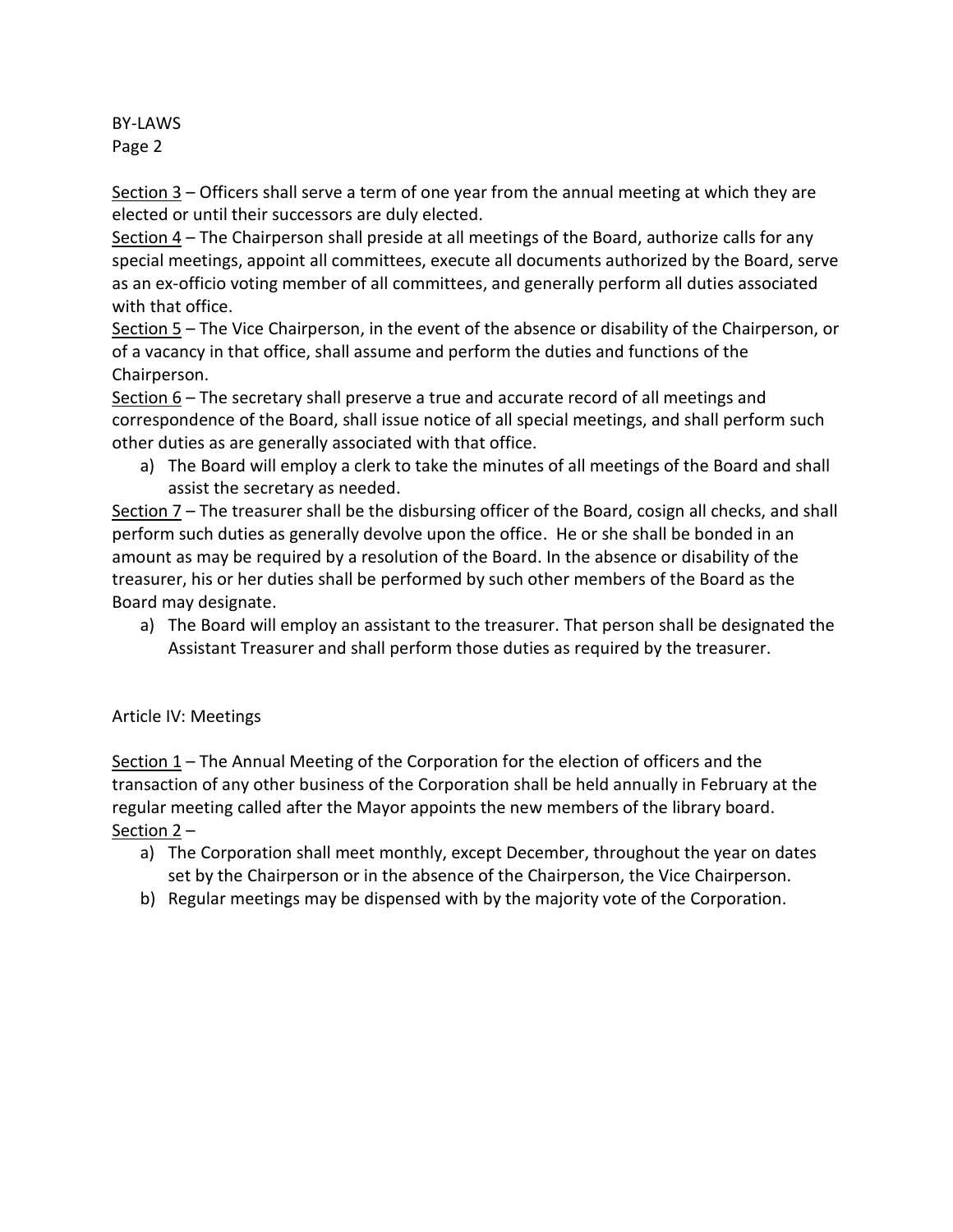## BY-LAWS

Page 3

- c) Special meetings may be called by the Chairperson upon petition of five (5) members or in the absence of the Chairperson, the Vice Chairperson.
- d) Notice of annual meetings and regular meetings shall be given at least (5) days in advance of said meeting by mail or telephone, and notice of special meetings shall be given at least three (3) days in advance by mail or telephone.

Section 3 – A quorum at all meetings of the Corporation shall consist of five (5) members. Section 4 – The order of business for regular meetings shall include, but not be limited to, the following items which shall be covered in the sequence shown so far as circumstances will permit:

- a) Call to order
- b) Disposition of minutes of previous regular meetings and any intervening special meeting.
- c) Assistant treasurer's financial report of the Library.
- d) Treasurers report (semi-annually)
- e) Progress and service report of Library Director
- f) Committee Reports
- g) Old business
- h) New business
- i) Adjournment

Section 5 – Conduct of meetings: Proceedings of all meetings shall be governed by Robert's Rules of Order.

Article V: Library Director and Staff

The Board shall appoint a qualified library director who shall be the executive and administration officer of the library on behalf of the Board and under its review and direction. The director shall be responsible for the hiring and firing of other employees. The director shall specify the duties of other employees and shall be held responsible for the proper direction and supervision of the staff, for the care and maintenance of library property, for an adequate and proper selection of books in keeping with the stated policy of the Board, for the efficiency of library service to the public, and for its financial operation within the limitations of the budgeted appropriation.